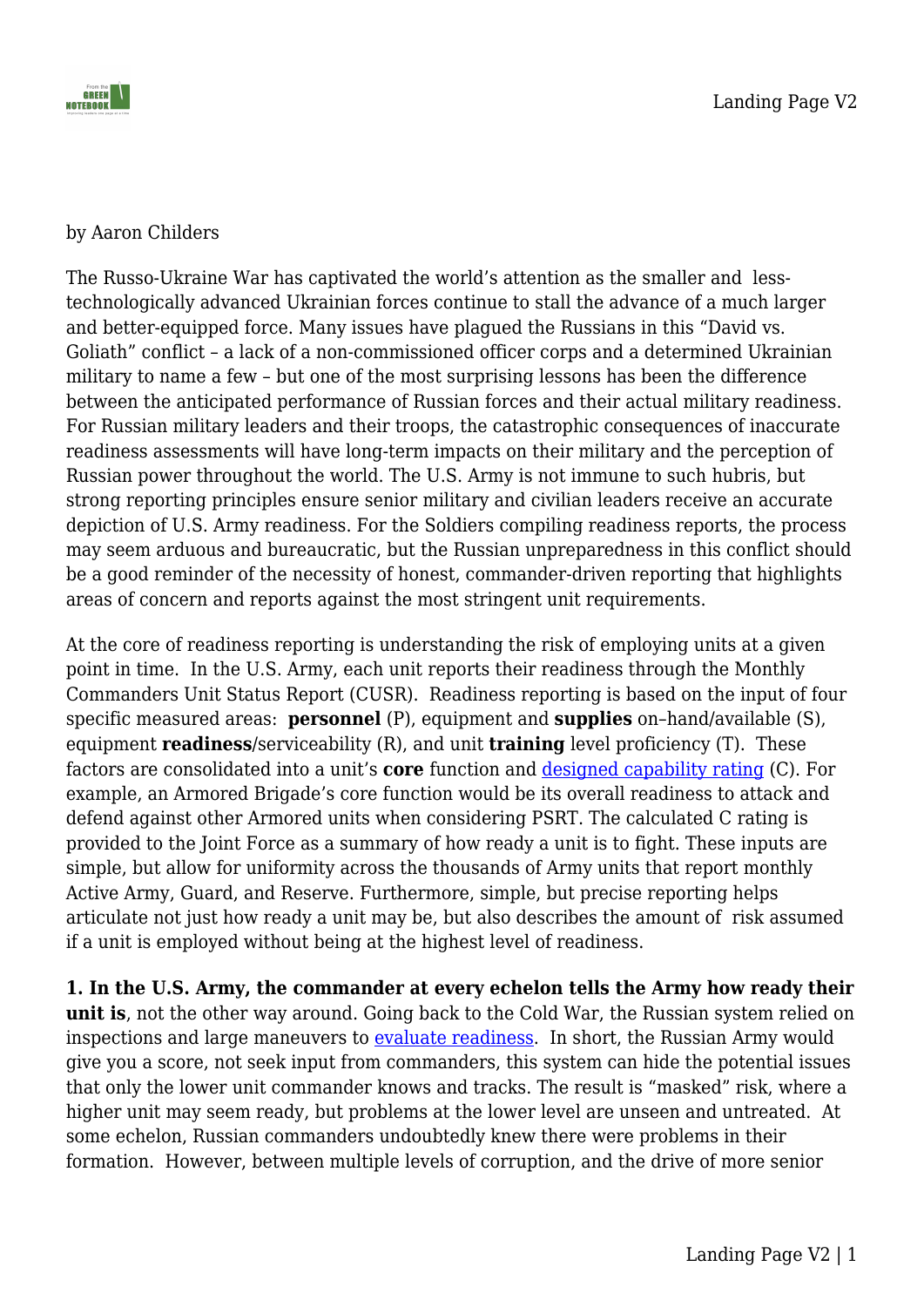

leaders to only portray success, these issues went **unaddressed**. A commander's input into readiness assessment is critical. Senior leaders in the U.S. Army do not tell a unit what their readiness is – it is the commander of each unit's job to report this assessment.

6:04 a.m. ET, February 20, 2022

# **Russia and Belarus troops to continue readiness** checks, Belarus defense minister says

From CNN's Nathan Hodge and Fred Pleitgen in Moscow



Russia and Belarus military train during drills in Belarus, on Saturday, Feb. 19. (Alexander Zemlianichenko Jr./AP)

*[Before the Invasion of Ukraine, Russian and Belarusian Army officials evaluated unit](https://www.cnn.com/europe/live-news/ukraine-russia-news-02-20-22-intl/h_a3b9f47ca9006613e0ad6b2e6ad428f3.) [readiness through large scale maneuvers in nearby Belarus. This type of top-down and](https://www.cnn.com/europe/live-news/ukraine-russia-news-02-20-22-intl/h_a3b9f47ca9006613e0ad6b2e6ad428f3.) [scripted evaluation masks the small problems inside units.](https://www.cnn.com/europe/live-news/ukraine-russia-news-02-20-22-intl/h_a3b9f47ca9006613e0ad6b2e6ad428f3.)*

Since the [end of World War II](https://history.army.mil/html/books/070/70-130/cmhPub_70-130.pdf), U.S. Army Commanders have submitted readiness assessments, both on specific measured areas, which have evolved over the years, and on their unit's overall capability. Inherent to this reporting process is the trust that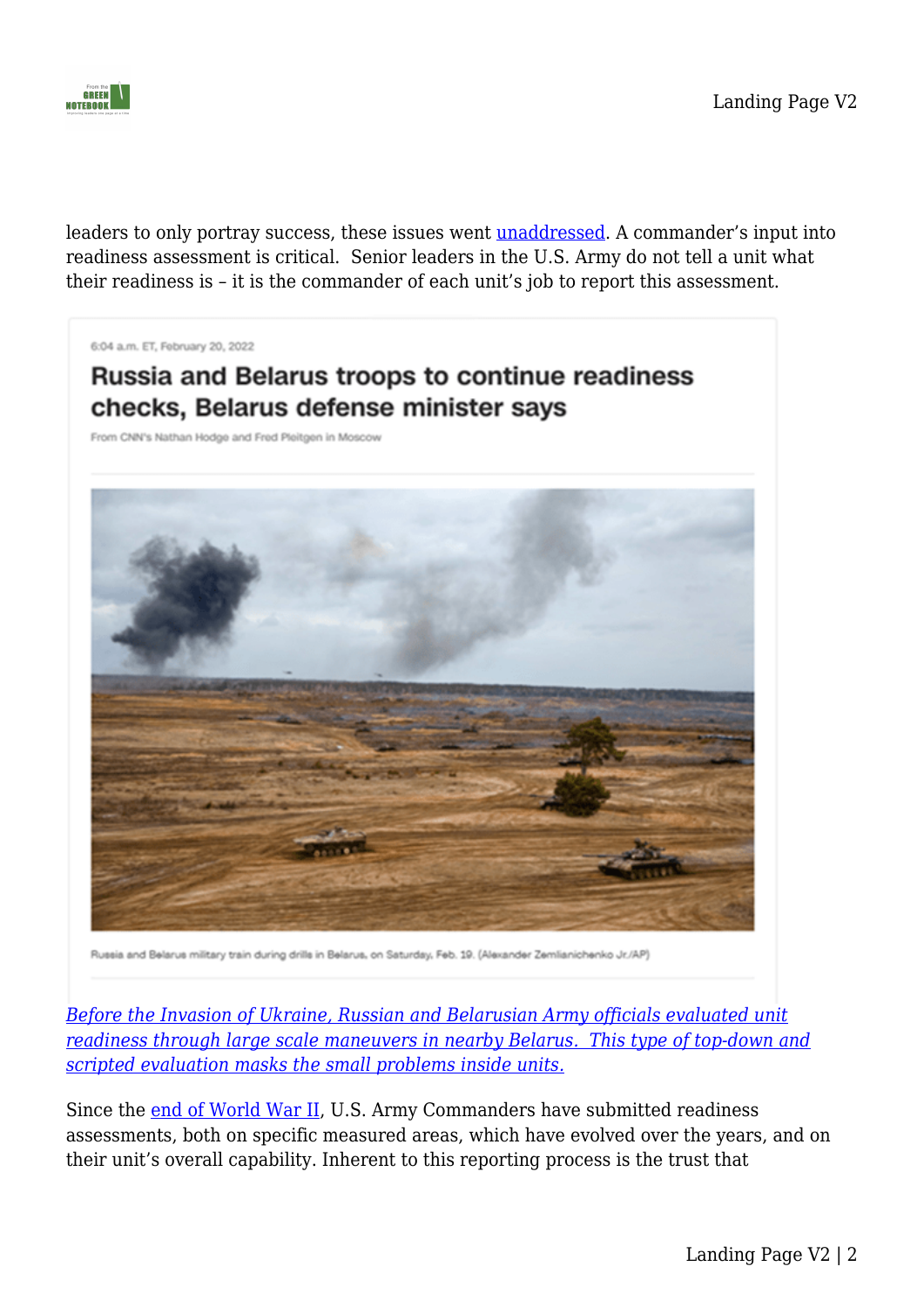

Commanders can provide the most accurate assessment of a unit's readiness. This trust and confidence extends throughout military policy, military justice, and into military readiness. The commander is expected to know their unit and understand internal problems. Consequently, it is also each commander's responsibility to try and resolve readiness issues.

This concept seems obvious in traditional combat formations like brigades, which are commanded by a colonel with over 20 years in the military, but *the majority of units that report a CUSR are companies, commanded by a captain with 4-7 years of experience.* The Army is structured in a way that requires many units, especially smaller logistical teams like truck companies and refueling units in the Reserve Component, to be commanded and employed at a lower level. These separate companies are essential for the Army to execute logistical functions in large-scale combat operations. The U.S. reporting system is unique in that these small units, which might be overlooked if you only looked at combat units, receive additional attention to ensure they are ready to fight. For example, Brigade Combat Team readiness is important, but these units make up a very small percentage of the Army's overall reporting units. It is no surprise that the Russian Army is plagued by a lack of logistical capability that these small units in the U.S. Army perform. The U.S. Army Report system offers a platform for these junior leaders, regardless of the size of their unit or its combat function, to express readiness concerns to the highest levels.

### **2. Commanders must be comfortable with the truth and report when they need**

**help.** Army Senior leaders are invested in getting units what they need to be at the appropriate level of readiness. Prior to the invasion of Ukraine, Russian leadership was sure of victory, but the perception of their units' readiness was inherently false. The Russian leadership either did not know, or commanders did not want to communicate readiness problems inside their units. As a result of this, the risk of employing unprepared Russian units was not realized until the units had already performed poorly. The trust between higher and lower echelons to solve readiness issues is essential.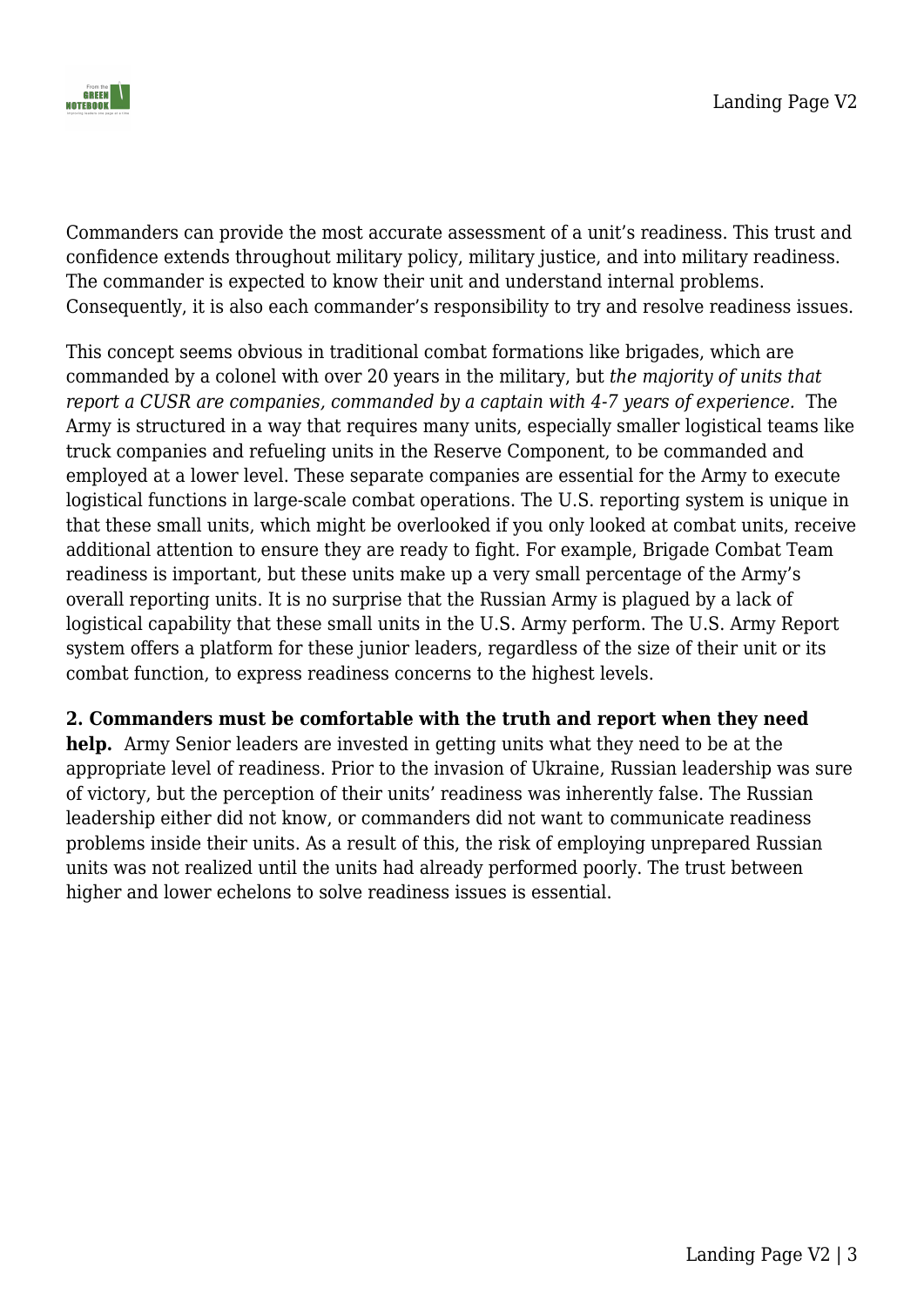

...



2. Russian military. The Kremlin spent the last 20 years trying to modernize its military. Much of that budget was stolen and spent on mega-yachts in Cyprus. But as a military advisor you cannot report that to the President. So they reported lies to him instead. Potemkin military



*[A tweet from Andrei Kozyrev, The former Minister of Foregin Affair under Boris Yeltssin](https://www.nytimes.com/2022/03/07/us/politics/russia-ukraine-military.html)*

In the U.S. Army system, readiness reporting starts with unit commanders, who have the authority, and responsibility, to highlight the greatest needs of their unit. This parallels concepts that are unique to the American Army. The same service culture that allows a private to "call-out" what went wrong with a commander's plan during an After Action Review, allows a commander to highlight critical needs to higher echelons.

The value and necessity of this reporting are not only reflected in service culture, but also in the law. Congress, recognizing the uniqueness and centrality of the commander, has mandated monthly reporting to reinforce these very notions. Not every commander realizes this, but upon submission and release by the command, EVERY unit status report is nearly instantaneously visible across the DoD enterprise. The entire basis of CUSR is built upon a commander's ability to clearly communicate their unit's needs.

Commanders must understand, communicate, and manage readiness closely. Since 2006, when the Army instituted the program NetUSR, the measured areas (P,S,R, &T) have been fed directly from authoritative systems; prior to this, units input their own data. This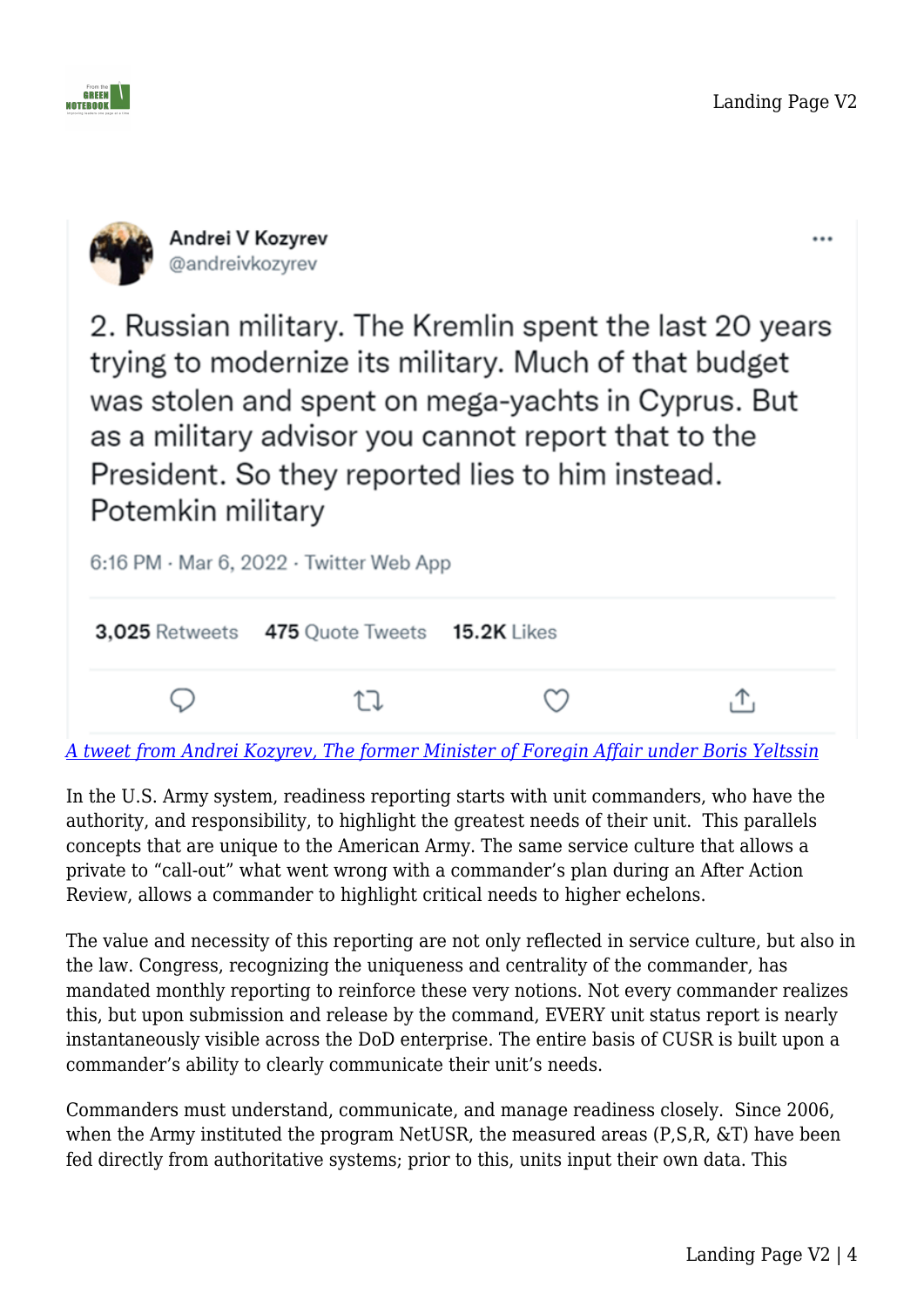

ensured the quality of data and ensured that supporting Army systems were also updated. P, S, and R levels are relatively objective and evaluated through standardized formulas. The T area is still a subjective evaluation, provided by the commander's assessment in a supporting Army system. If P,S, and R are more "science", then evaluating a unit's training proficiency is more an "art." For commanders, each one of the measured areas are important, but in the Army, personnel requires special management from commanders. The Army's most critical weapon system isn't a platform, but the individual people who provide leadership and perform tasks in our formations – that's why it is, and should remain, a core measured area. Articulating what a unit needs allows the Army system, as large as it is, to start solving the problem. When the Army deploys units for emergent situations, like responding to Russian aggression in Ukraine, accurate reporting allows the Army to get units what they need quickly.

**3. You are only as strong as your weakest measured area.** Pictures of the broken-down Russian equipment have flooded social media, showing serious problems in Russian maintenance and training. From pictures of Russian tanks being towed away by Ukrainian tractors, to videos of tires melting apart on highways, there are many facets to the breakdown in Russian Army readiness.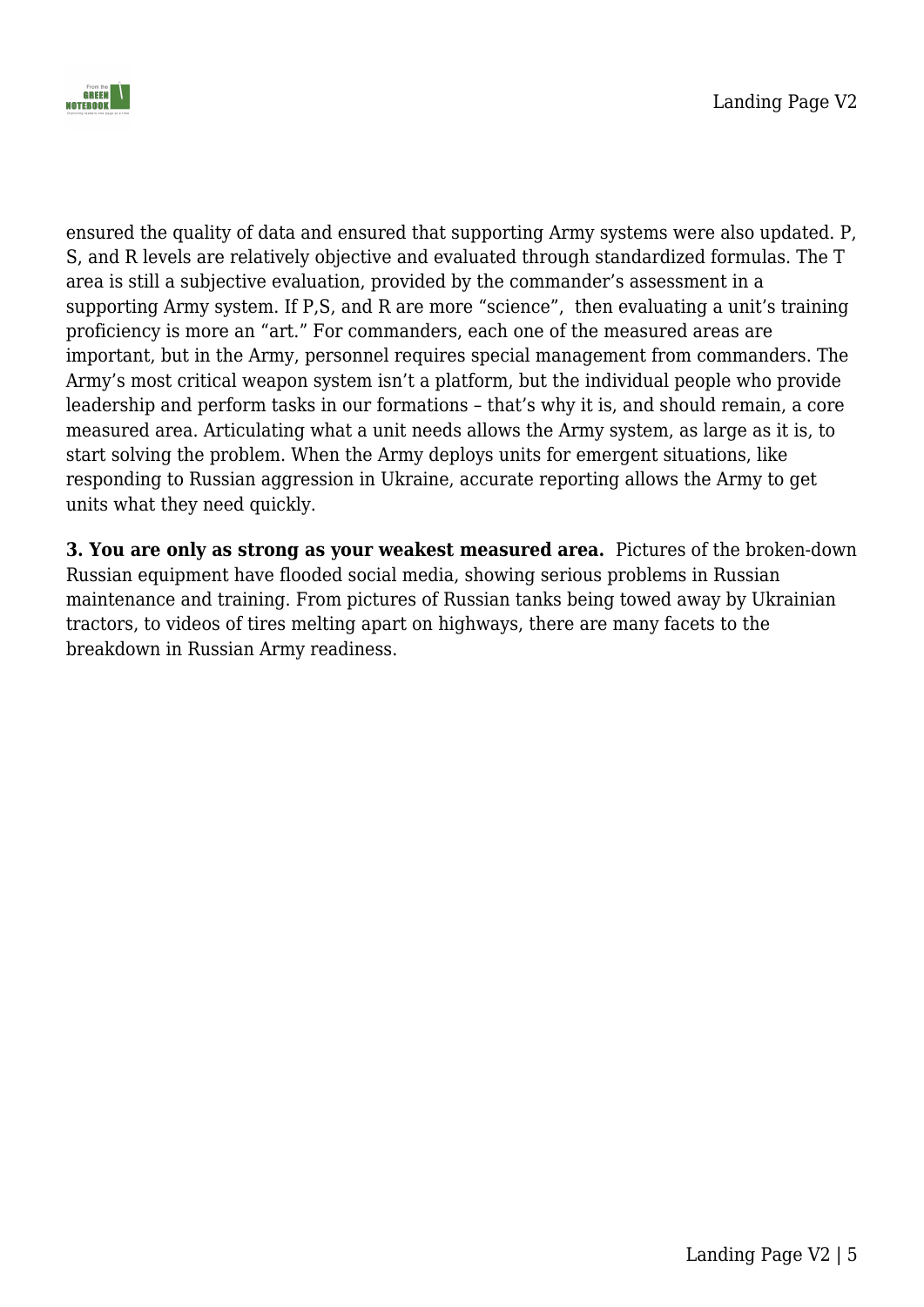

#### Thread

**Trent Telenko STrentTelenko** 

This is a thread that will explain the implied poor Russian Army truck maintenance practices based on this photo of a Pantsir-S1 wheeled gun-missile system's right rear pair of tires below & the operational implications during the Ukrainian mud season.





*In a series of [tweets,](https://twitter.com/jonostrower/status/1499227073100992519) Trent Telenko, a career U.S. Military logistician, analyzes the impact poor maintenance has on Russian Army units*.

The measured areas of U.S. Army readiness (P,S,R,T) offer a common framework to evaluate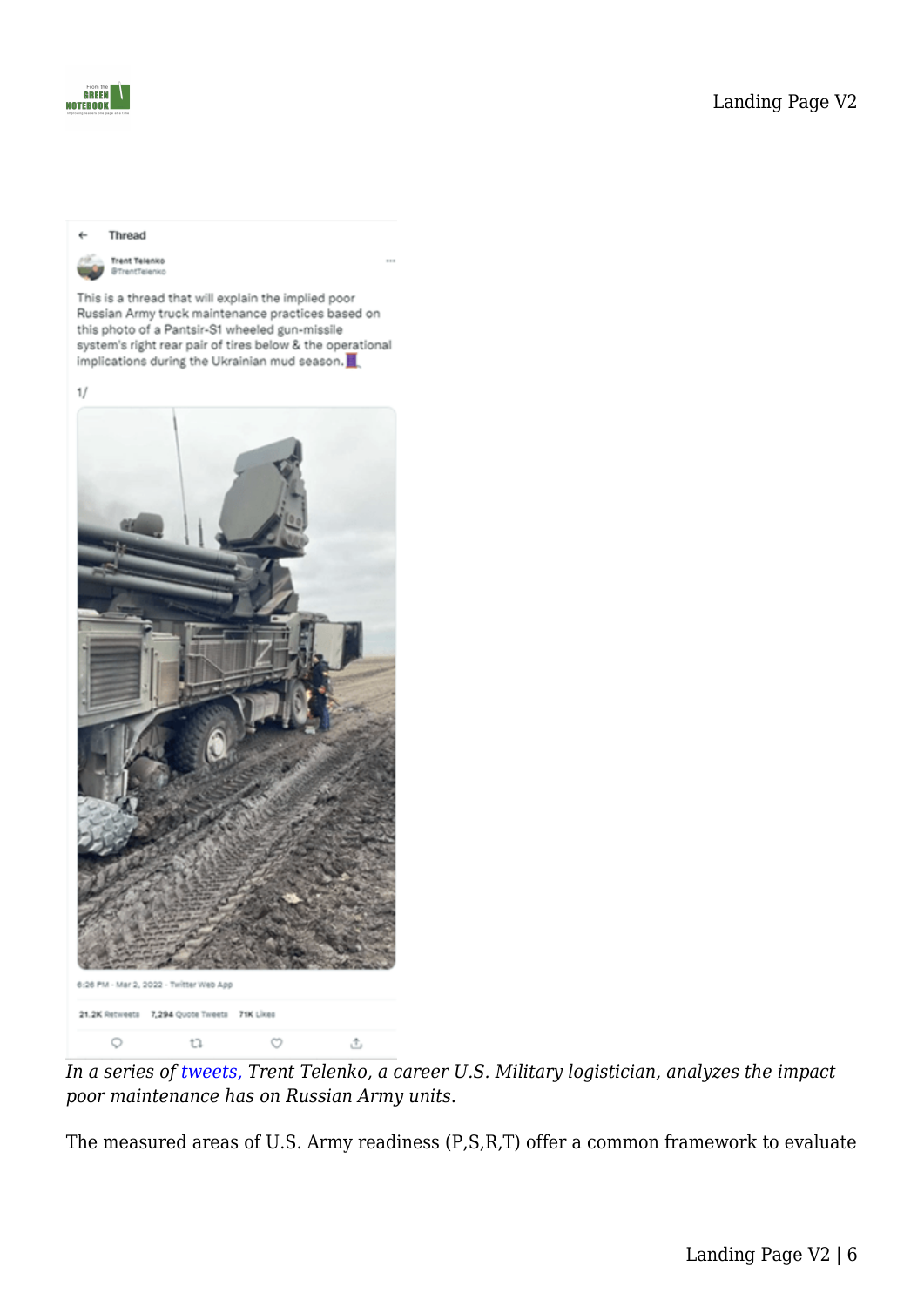

readiness, and can provide additional insight with the understanding that these measured areas are often interrelated. Taking the example of the Russian Pantir S-1 Air Defense system mentioned in the Tweet above, whose wheels fell apart on Ukrainian roads, maintenance (R), should have indicated that this vehicle was not ready for combat. Additionally, analysis shows that this type of tire issue results from underuse. If these tires were underused, you can assume that the troops were probably not well-trained on the system (T). There are multiple areas that would have indicated that this vehicle, and presumably its crew, were not ready for combat.

In the U.S. Army system, this maintenance shortcoming would have impacted the overall unit's readiness level. According to [AR 220-1](https://armypubs.army.mil/epubs/dr_pubs/dr_a/pdf/web/r220_1.pdf), a unit's overall rating cannot exceed the score of the lowest measured area. For example, if a U.S. Army unit has a low (?) equipment readiness level (R), but their personnel, equipment on hand, and training are all high, their overall level would not exceed its poorest rating. This may seem trivial, but it minimizes the chance that key issues will be overlooked because the unit seems healthy. Additionally, because these elements are so closely related, key shortfalls in one area will undoubtedly impact a unit's other levels of readiness. Attempts to overlook serious flaws in readiness are caught, because, as the saying goes, you are only as strong as your weakest link (or in this case, truck tire).

**4. You report against your unit's designed mission.** Although units often perform a variety of missions around the world when deployed, they report against their traditional, core missions that are tied to their organic design. In other words, **U.S. Army units report against how they would perform in a near-peer conflict** with all the equipment they are designed to have. Traditional conflict, or what the Army calls large-scale combat operations, is the most stressful/challenging environment for conventional units. It assumes that there is an enemy who possesses similar capabilities and is willing to fight. For the Russians, who have had successes in Syria and other lower intensity conflicts, Ukraine is proving to be a conflict they were not ready to conduct as a large-scale, conventional conflict. The intent is not to "get an easy A," in unit reporting, but instead, to grade a unit against what it is designed to do.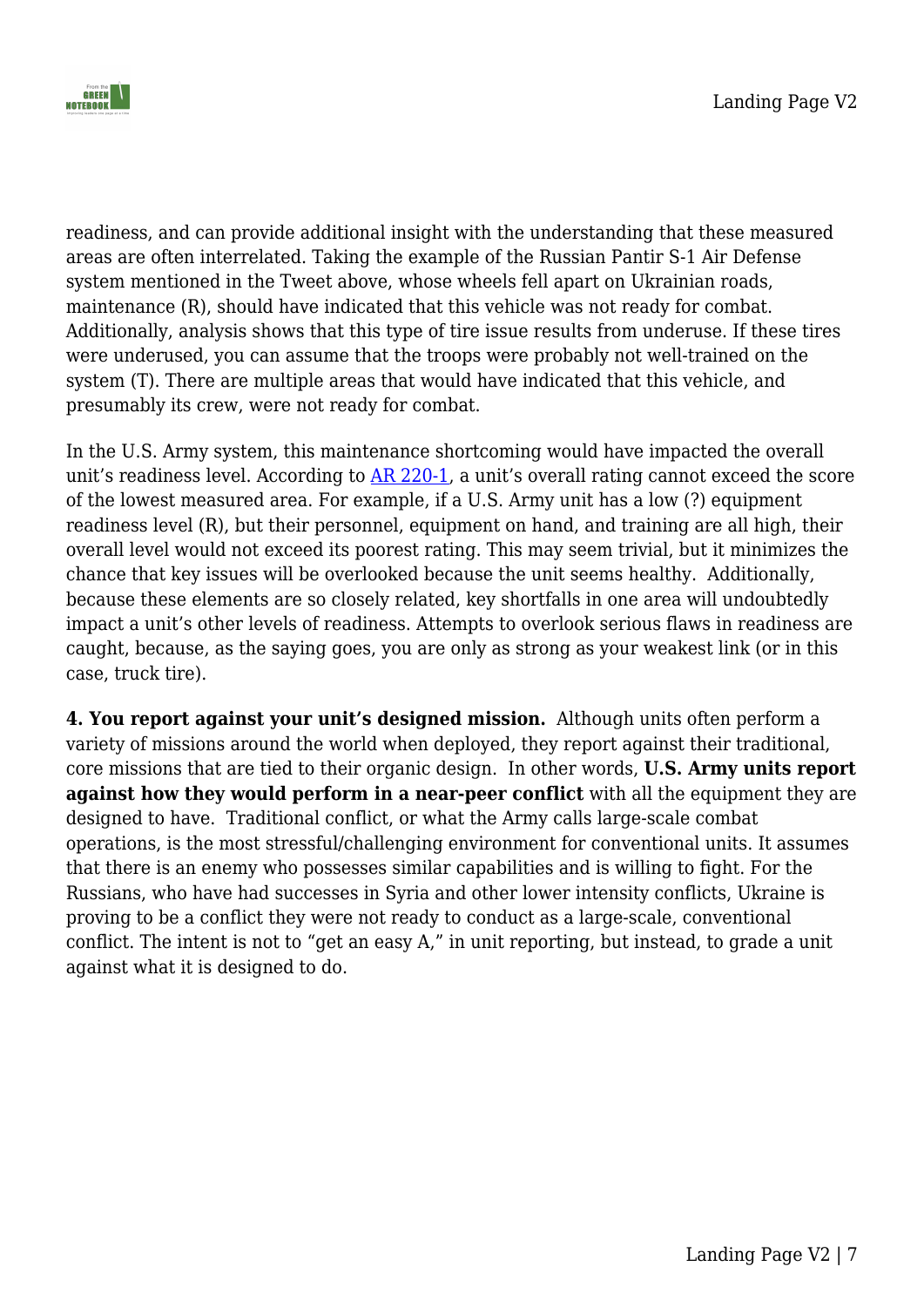



*A now iconic [series of photos](https://www.cbc.ca/news/world/ukraine-farmers-1.6387964) show Russian tracked videos being towed away by Ukrainian farmers. The incidents highlight how unready Russian Army units were for conventional, large-scale combat operations.*

In the U.S. Army, this has been a point of discussion, especially during the Global War on Terror (GWOT). Some thought it unfair to evaluate units on advising missions in Iraq and Afghanistan against traditional tasks and against the designed equipment table. There was a desire to evaluate units solely based on their likely employment (i.e. advising missions) and not on the traditional tasks they were designed to conduct. As a compromise, the Army allows commanders to report their Assigned mission (A), right before and during their deployment, but key Army leaders had the foresight to still require units to still also report against their core or designed mission (C).

This decision was key, and the right one. The performance of Russian forces in the Russo-Ukrainian war shows the danger of not holding the Army to the standard of large-scale combat operations. This does not mean that there weren't great lessons learned during the Global War on Terror, but the most stressing form of conflict remains traditional, near-peer conflict, and readiness ratings should continue to accurately describe a unit's capabilities against the most stressing form of combat.

### **A Hollow Force**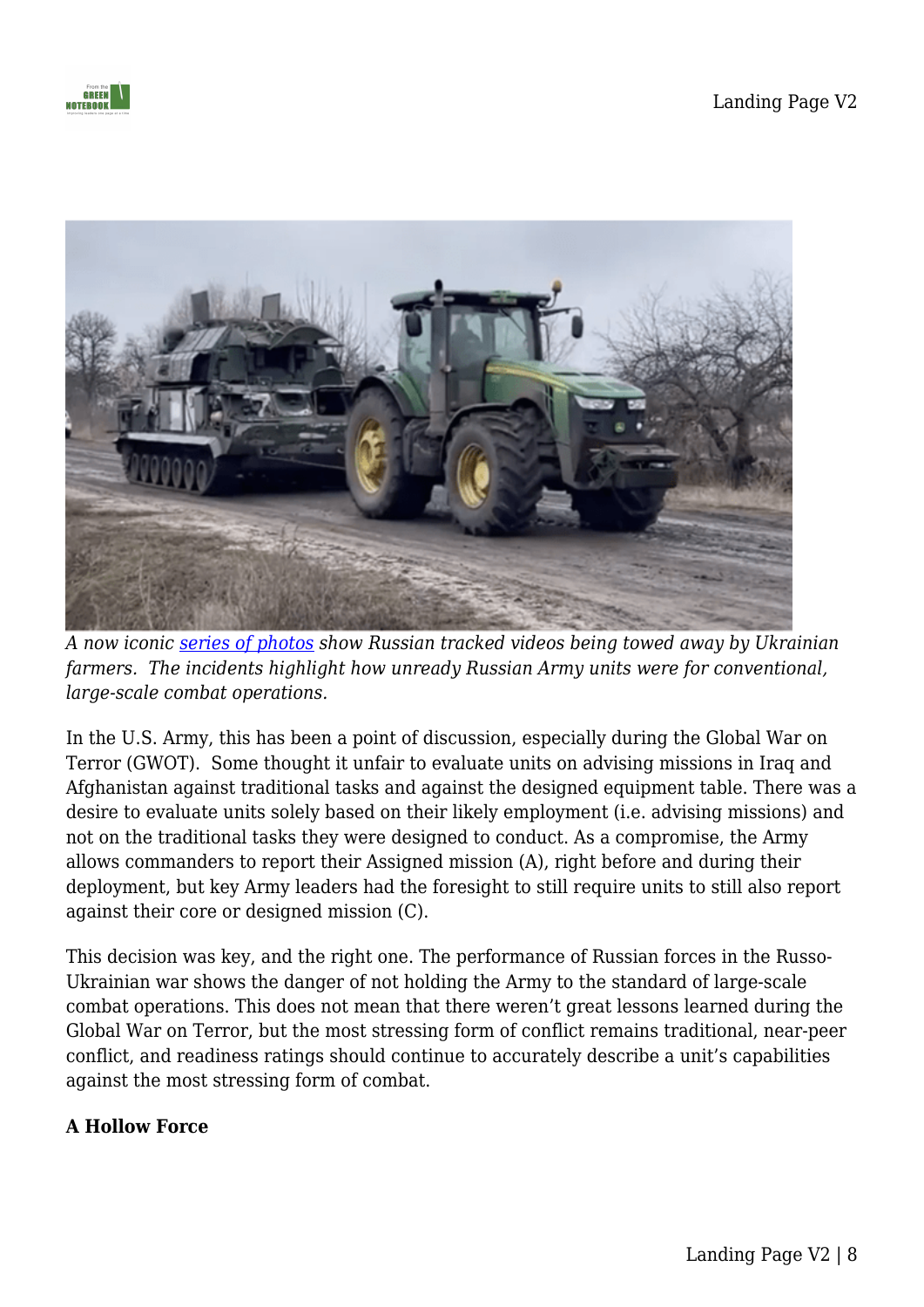

Some would think poor readiness reporting is a specifically Russian problem and exists only in less professional militaries, but these same problems have routinely impacted the U.S. Army. The U.S. Army has historically never been fully prepared for a major conflict – this was true in the Civil War at Manassas and in World War II at the Battle of Kasserine Pass. Korean War veteran and Former Army Chief of Staff GEN Gordon Sullivan [wrote that Korea](https://www.amazon.com/This-Kind-of-War-T-R-Fehrenbach-audiobook/dp/B003XJHXLY/ref=sr_1_1?crid=GMXHYOMJ5G5Z&keywords=This+Kind+of+War&qid=1654549936&sprefix=this+kind+of+war%2Caps%2C190&sr=8-1) "reminds us of the consequences of having an Army that is not ready for the rigors of war." Again in the 1980's, GEN Edward Meyer, another former Army Chief of Staff, [self-described](https://www.washingtonpost.com/local/obituaries/edward-c-meyer-general-who-revamped-post-vietnam-hollow-army-dies-at-91/2020/10/13/141fbc48-0436-11eb-a2db-417cddf4816a_story.html) [the 1980's military](https://www.washingtonpost.com/local/obituaries/edward-c-meyer-general-who-revamped-post-vietnam-hollow-army-dies-at-91/2020/10/13/141fbc48-0436-11eb-a2db-417cddf4816a_story.html) as a "Hollow Army" that had to be rejuvenated. A hollow army is a force that, much like the Russian Army a few weeks ago, looked on the outside like a capable military, but internally had massive problems which would surface if the Army actually faced off against the Soviets. This brutal assessment from Army senior leaders brought massive large-scale efforts to reshape the quality of our Soldiers, modernize the force with key weapons systems, and evaluate the Army in conflict through the new Combat Training Centers. These readiness reporting principles will not ensure that the Army never loses another battle, but they do help articulate the risk the Army assumes when a unit is employed short of its full-strength equipment level, maintenance status, and training.

Readiness reporting is not a perfect process and is continuously being refined, but these principles ensure that the U.S. Army evaluates itself in a way that gives the nation the clearest picture of the Army's capabilities. Our system places the responsibility of reporting not on an outside entity, but on the unit commanders themselves. The Army needs commanders to report the problems in their units, and trust that the Army will fix those issues. Rules about reporting are strict for a reason. In combat, even a minor shortfall in a measured area can impact an entire operation. The Army has spent two decades fighting insurgencies, but must be prepared to fight a traditional conflict. These principles are the best way to preserve the foundations of reporting and ensure that the U.S. Army does not fall into the same false confidence that is so ruinously coming to light as the Russians fight in Ukraine.

*The views presented are those of the author and do not necessarily represent the views of DoD or the U.S. Army.*

*LTC Aaron Childers is an infantry officer currently serving as the Deputy Division Chief for Readiness, Army Staff, G-3/5/7. His previous assignments include the 82nd Airborne Division, 1 st Cavalry Division, 101st Airborne Division, and the Joint Staff. He is slated for Battalion Command in Summer 2022 in the 10th Mountain Division and is a member of the Military Writers Guild. Connect with him on twitter [@childersaw](https://twitter.com/childersaw) or via [Linkedin](https://t.co/4khDhnIvIy).*